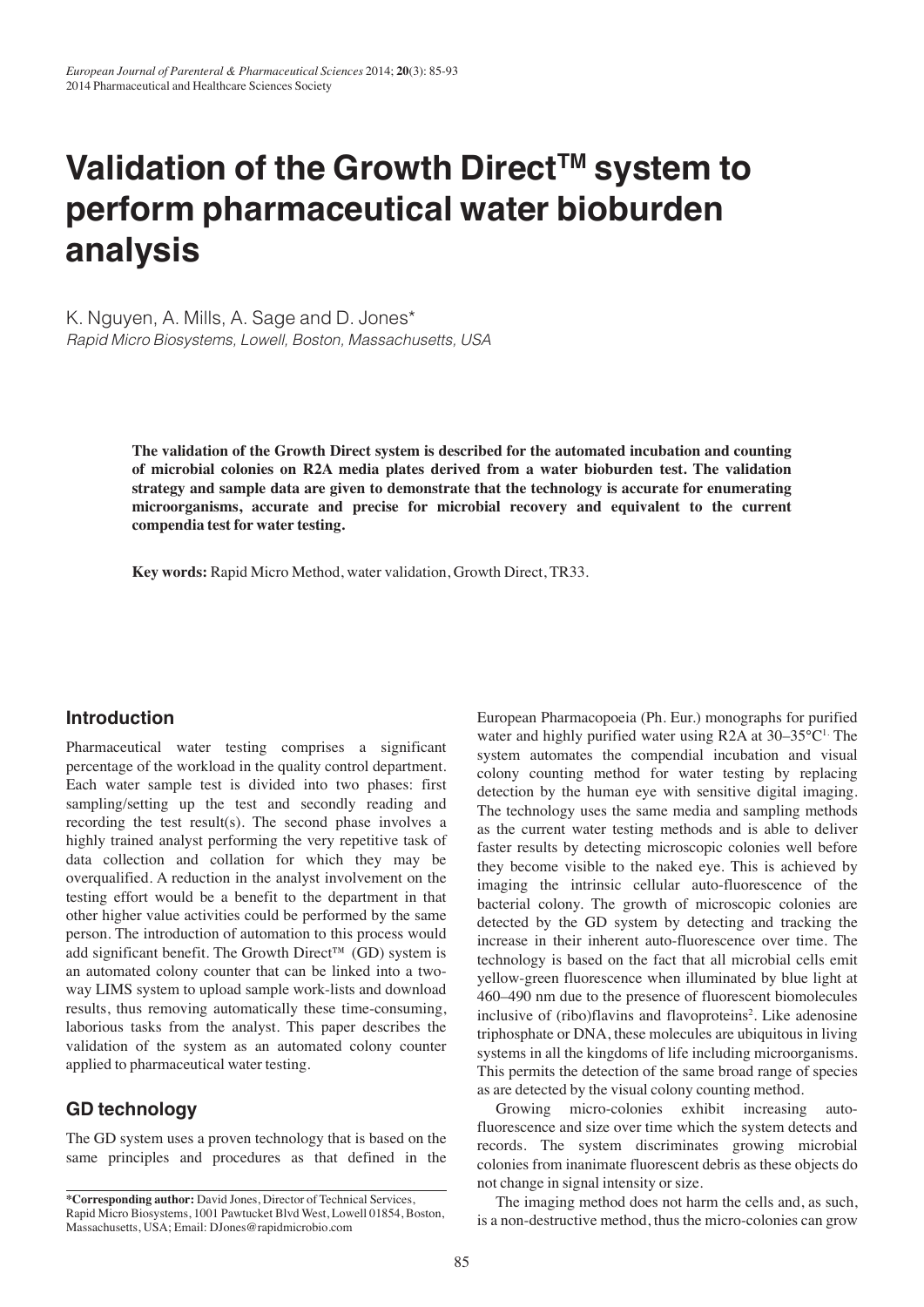into visible colonies for use in subsequent microbial identification.

## **Validation rationale**

The GD technology uses standard mixed cellulose–ester 0.45  $\mu$ m filtration membranes and standard media (R2A) and incubation parameters for microbial growth to allow a colony-forming unit (CFU) to grow into a colony and be counted. As the methods are comparable to the compendial method, this technology can be viewed as a rapid micro method rather than an alternative method. Effectively, the GD system performs as an automated incubation and colony counting system. The key functional parts are, therefore, only the qualification of the incubators and the qualification of the colony counting technology.

The new release of the *PDA Technical Report TR33 2013 Evaluation, Validation and Implementation of Alternative and Rapid Microbiological Methods* contains the following text<sup>3</sup>.

"Some alternative or rapid technologies may be considered as automated traditional or compendial microbiological test methods, especially when the results are in colony forming units (CFU). These technologies may be qualified for their intended use without the need for demonstrating certain method validation requirements as specified in Section 5.0 of this Technical Report. For these technologies, at least accuracy and precision assessments should be performed, in addition to method suitability and equivalence/comparability studies. A risk assessment should be performed to determine the required testing that would support the validation of the alternative or rapid technology."

The validation steps of the GD system can be divided into five sections.

- 1. The Installation/Operational Qualification (IOQ) phase concentrates on the validation of the system's hardware and software components to confirm that they are all functioning according to the design specification. This includes the calibration and temperature mapping of the incubators.
- 2. The Performance Qualification (PQ) is subsequently carried out to validate the growth promotion properties of the media in association with the accuracy of colony enumeration by the software.
- 3. The Time to Result Qualification (TTRQ) phase consists of the determination of the timepoint at which the system result is shown to be comparable to the compendial test method. For this work, the natural flora from the facility should to be tested rather than the United States Pharmacopeia (USP)/Ph. Eur. organisms that are favoured during the PQ. The USP/Ph. Eur. defined organisms grow very quickly and are not indicative of the organisms seen in the facilities' water system. Some of these

| Table 1. IOQ content. |                                                                             |    |  |  |  |  |
|-----------------------|-----------------------------------------------------------------------------|----|--|--|--|--|
| 10.0                  | <b>INSTALLATION QUALIFICATION DATA SHEETS</b>                               | 9  |  |  |  |  |
| 10.1                  | System Indentification Verification Sheet                                   | 9  |  |  |  |  |
| 10.2                  | <b>SOP Verification Data Sheet</b>                                          | 11 |  |  |  |  |
| 10.3                  | Document Verification Data Sheet                                            | 12 |  |  |  |  |
| 10.4                  | Network and Peripheral Connection Verification<br>Data Sheet                | 13 |  |  |  |  |
| 10.5                  | Utility Verification Data Sheet                                             | 15 |  |  |  |  |
| 10.6                  | Environmental Requirements Verification Data<br>Sheet                       | 16 |  |  |  |  |
| 10.7                  | Program Files, Data Base Verification Data Sheet                            | 17 |  |  |  |  |
| 10.8                  | Antivirus Verification Data Sheet                                           | 19 |  |  |  |  |
| 10.9                  | <b>Incubator Verification Data Sheet</b>                                    | 20 |  |  |  |  |
| 10.10                 | <b>Optical Module Verification Data Sheet</b>                               | 21 |  |  |  |  |
| 11.0                  | <b>OPERATIONAL QUALIFICATION DATA SHEETS</b>                                | 22 |  |  |  |  |
| 11.1                  | <b>Email Notifications Verification Data Sheet</b>                          | 22 |  |  |  |  |
| 11.2                  | User Role Settings and Touchscreen Calibration<br>Varification Data Sheet   | 24 |  |  |  |  |
| 11.3                  | User Setting Verification Data Sheet                                        | 26 |  |  |  |  |
| 11.4                  | <b>General Settings</b>                                                     | 30 |  |  |  |  |
| 11.5                  | IT Settings Verification Data Sheets                                        | 34 |  |  |  |  |
| 11.6                  | <b>Incubator Settings Verification Data Sheet</b>                           | 38 |  |  |  |  |
| 11.7                  | System Shutdown and Restart Test Verification<br>Data Sheet                 | 40 |  |  |  |  |
| 11.8                  | Maintenance Options Verification Data Sheet                                 | 44 |  |  |  |  |
| 11.9                  | Incubator Temperature Mapping Study Verification<br>Data Sheet              | 43 |  |  |  |  |
| 11.10                 | Method Menu Verification Data Sheet                                         | 44 |  |  |  |  |
| 11.11                 | Action and Alert Level Verification Data Sheet                              | 48 |  |  |  |  |
| 11.12                 | Handling Rules Verification Data Sheet                                      | 51 |  |  |  |  |
| 11.13                 | <b>Samples Verification Data Sheet</b>                                      | 54 |  |  |  |  |
| 11.14                 | <b>Worklist Verification Data Sheet</b>                                     | 57 |  |  |  |  |
| 11.15                 | Compressed Air Verification Data Sheet                                      | 59 |  |  |  |  |
| 11.16                 | Power Loss and Recovery Verification Data Sheet                             | 60 |  |  |  |  |
| 11.17                 | Barcode Printer, Scanner and Test Loading<br><b>Verification Data Sheet</b> | 62 |  |  |  |  |
| 11.18                 | <b>Condensation Removal Unit Verification Data</b><br>Sheet                 | 65 |  |  |  |  |
| 11.20                 | Sample Import, Assay Timing, and Interlocks<br>Verification                 | 67 |  |  |  |  |
| 11.21                 | Test Approval, Alarms and Robotic Accuracy<br>Verification Data Sheet       | 72 |  |  |  |  |
| 11.22                 | Cancel/Retrieve Test Verification Data Sheet                                | 74 |  |  |  |  |
| 11.23                 | Lid Height Detection Verification Data Sheet                                | 77 |  |  |  |  |
| 11.24                 | Temperature Excursion and Alarm Verification                                | 79 |  |  |  |  |
| 11.25                 | <b>Test Report Verification Data Sheet</b>                                  | 82 |  |  |  |  |
| 11.26                 | Lot/Batch Results Verification Data Sheet                                   | 84 |  |  |  |  |
| 11.27                 | <b>Audit Report Verification Data Sheet</b>                                 | 86 |  |  |  |  |
| 11.28                 | User Activity Data Table                                                    | 88 |  |  |  |  |
| 11.29                 | Disaster Recovery Verification                                              | 90 |  |  |  |  |

may have a long lag phase and slow doubling time that could lead to false negatives if the TTR was set from the speed of the pharmacopoeial organism growth rates. During this testing, it is also recommended to include some examples of stressed organisms to ensure the worst case scenario for microorganism detection are met.

- 4. The method suitability for the product evaluates interference, either to the growth of the organisms or interference of the product on the detection system of the GD system itself.
- 5. The final phase of the validation is the verification of equivalence to the traditional method by running both tests in parallel for a defined period of time.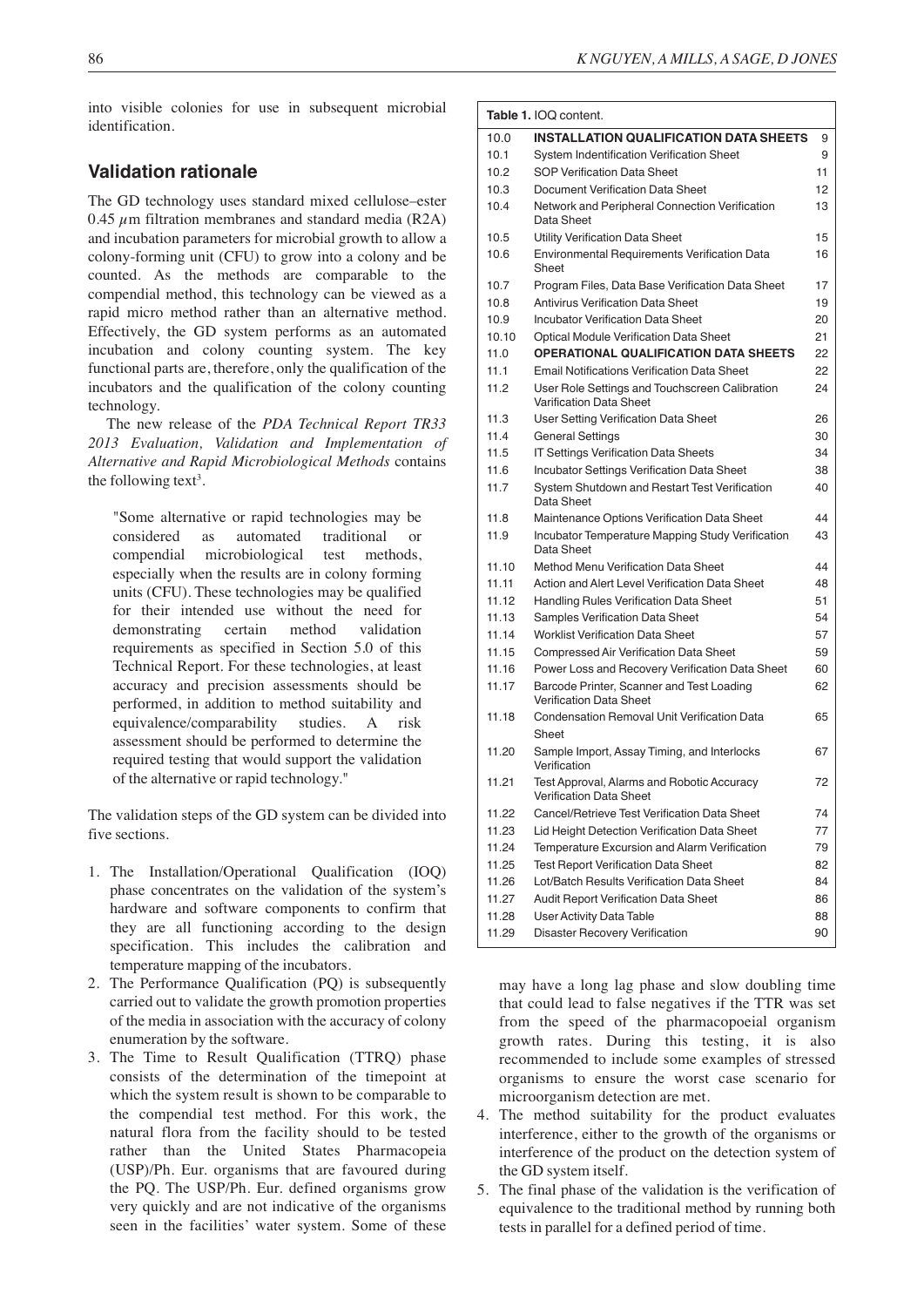Sections 3, 4 and 5 can be merged into the same experimental design if required. This paper describes the approach used and data generated during the performance of a water test validation on the GD system.

## **Installation/Operation Qualification (IOQ)**

The component testing performed during the IOQ are shown in **Table 1**. The majority of the testing focuses on the performance of the software to verify the correct steps and sequences. The key hardware test consists of temperature mapping of the two incubators. The mapping was performed with 10 Ellab temperature probes (Ellab, Hillerød, Denmark) placed throughout the incubator with both a full and empty load pattern of test cassettes. The temperature profiles for the empty incubator at 22.5 and 32.5°C are shown in **Table 2**. The temperature range seen for both incubators over 24 hours at all test points was 0.7°C. The same range was seen when testing the full load pattern.

## **Performance Qualification (PQ)**

The PQ phase of the validation utilises microorganisms for the qualification of growth promotion, system accuracy for colony detection and precision of the colony detection. The organisms are presented in a neutral buffer such as Fluid A, buffered saline or peptone broth to take out any inhibitory actions on the organisms. The USP/Ph. Eur. suite of organisms can be used as examples of the spectrum of organisms required to be tested (**Table 3**).

The accuracy of the CFU count is determined by filtering the organisms through the GD filtration kit, transferring the membrane filter onto the GD R2A cassettes and running the cassettes on the GD system to generate a system CFU count. The cassettes are then removed and the colonies on the membrane surface counted by the analyst. Due to analyst to analyst variation in enumeration of colonies, the cassette colony count is performed by three analysts and the mean value obtained is then compared to the GD system count. The results of

| Table 2. Temperature mapping profiles for the two incubators at their specified set points. |                    |                                             |                                                |                                                |                                      |                                                |                                                |
|---------------------------------------------------------------------------------------------|--------------------|---------------------------------------------|------------------------------------------------|------------------------------------------------|--------------------------------------|------------------------------------------------|------------------------------------------------|
|                                                                                             |                    | 13-14560: set at 22.5°C empty               |                                                |                                                | 13-14413: set at 32.5°C empty        |                                                |                                                |
| <b>Probe location</b>                                                                       |                    | <b>Mean</b><br>temperature<br>$(^{\circ}C)$ | <b>Minimum</b><br>temperature<br>$(^{\circ}C)$ | <b>Maximum</b><br>temperature<br>$(^{\circ}C)$ | Mean<br>temperature<br>$(^{\circ}C)$ | <b>Minimum</b><br>temperature<br>$(^{\circ}C)$ | <b>Maximum</b><br>temperature<br>$(^{\circ}C)$ |
| <b>H8 S1</b>                                                                                | Front              | 22.5                                        | 22.4                                           | 22.6                                           | 32.4                                 | 32.3                                           | 32.4                                           |
| <b>H6 S1</b>                                                                                | <b>Right front</b> | 22.5                                        | 22.5                                           | 22.6                                           | 32.5                                 | 32.5                                           | 32.5                                           |
| <b>H4 S1</b>                                                                                | Right side         | 22.5                                        | 22.5                                           | 22.6                                           | 32.5                                 | 32.4                                           | 32.6                                           |
| <b>H10 S1</b>                                                                               | Left front         | 22.5                                        | 22.5                                           | 22.6                                           | 32.6                                 | 32.5                                           | 32.6                                           |
| <b>H2S1</b>                                                                                 | Right back         | 22.6                                        | 22.5                                           | 22.7                                           | 32.6                                 | 32.4                                           | 32.7                                           |
| H <sub>10</sub> S <sub>13</sub>                                                             | Left front         | 22.6                                        | 22.6                                           | 22.7                                           | 32.6                                 | 32.6                                           | 32.6                                           |
| H6 S13                                                                                      | <b>Right front</b> | 22.6                                        | 22.6                                           | 22.7                                           | 32.6                                 | 32.6                                           | 32.6                                           |
| H <sub>12</sub> S <sub>13</sub>                                                             | Left back          | 22.7                                        | 22.6                                           | 22.7                                           | 32.6                                 | 32.6                                           | 32.6                                           |
| <b>H12 S1</b>                                                                               | Left back          | 22.7                                        | 22.6                                           | 22.7                                           | 32.6                                 | 32.6                                           | 32.6                                           |
| <b>H14S1</b>                                                                                | <b>Back</b>        | 22.7                                        | 22.6                                           | 22.7                                           | 32.6                                 | 32.5                                           | 32.7                                           |
| <b>H<sub>2</sub></b> S <sub>13</sub>                                                        | Right back         | 22.7                                        | 22.7                                           | 22.7                                           | 32.6                                 | 32.6                                           | 32.7                                           |
| H8 S13                                                                                      | Front              | 22.8                                        | 22.7                                           | 22.8                                           | 32.7                                 | 32.7                                           | 32.7                                           |
| H4 S13                                                                                      | Right side         | 22.8                                        | 22.8                                           | 22.8                                           | 32.7                                 | 32.6                                           | 32.8                                           |
| <b>H<sub>2</sub></b> S <sub>25</sub>                                                        | <b>Right back</b>  | 22.8                                        | 22.8                                           | 22.8                                           | 32.8                                 | 32.7                                           | 32.9                                           |
| H <sub>6</sub> S <sub>25</sub>                                                              | <b>Right front</b> | 22.8                                        | 22.8                                           | 22.9                                           | 32.8                                 | 32.8                                           | 32.9                                           |
| <b>H4 S25</b>                                                                               | Right side         | 22.8                                        | 22.8                                           | 22.9                                           | 32.9                                 | 32.8                                           | 33.0                                           |
| H14 S25                                                                                     | <b>Back</b>        | 22.9                                        | 22.8                                           | 22.9                                           | 32.9                                 | 32.8                                           | 33.0                                           |
| H <sub>10</sub> S <sub>25</sub><br>Front                                                    |                    | 23.1                                        | 23.0                                           | 23.1                                           | 32.9                                 | 32.8                                           | 33.0                                           |
| <b>Global mean</b>                                                                          |                    | 22.8                                        | 22.4                                           | 23.1                                           | 32.7                                 | 32.3                                           | 33.0                                           |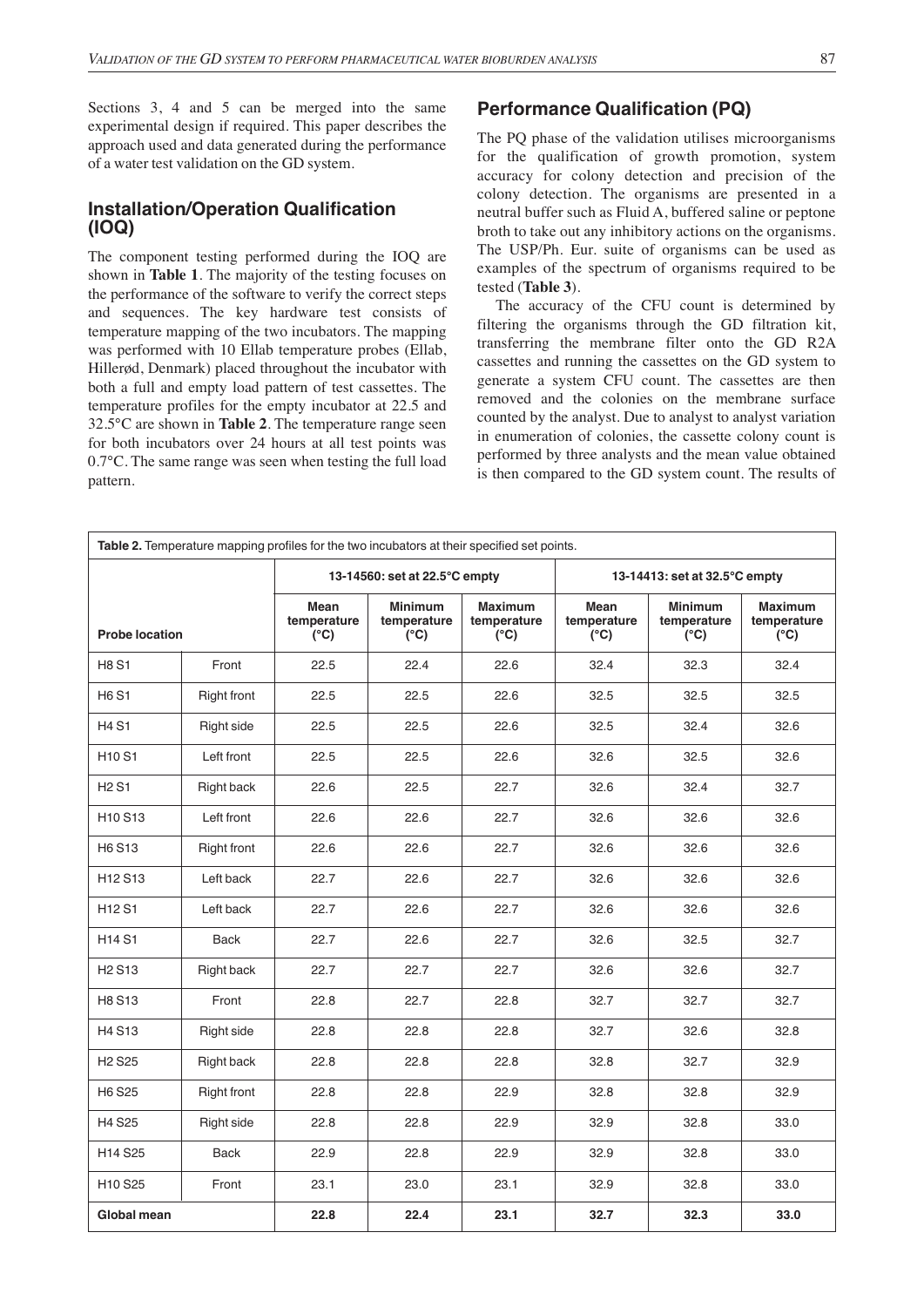| <b>Table 3.</b> USP/Ph. Eur. test organisms for use in the PQ. |                    |  |  |  |  |
|----------------------------------------------------------------|--------------------|--|--|--|--|
| <b>Test microorganism</b>                                      | $ATCC*$ number $3$ |  |  |  |  |
| Bacillus subtilis                                              | 6633               |  |  |  |  |
| Staphylococcus aureus                                          | 6538               |  |  |  |  |
| Escherichia coli                                               | 8739               |  |  |  |  |
| Pseudomonas aeruginosa                                         | 9027               |  |  |  |  |
| Candida albicans                                               | 10231              |  |  |  |  |
| Aspergillus brasiliensis<br>16404                              |                    |  |  |  |  |
| * ATCC: American Type Culture Collection.                      |                    |  |  |  |  |

the GD system count and the mean of the analyst count can then be directly compared.

The accuracy and precision of the method is determined using six replicates for each of the organisms of choice, run in three independent tests (**Table 3**). For the control, a parallel run is also performed using the standard in-house method. Incubation was for 5 days at 30–35°C.

## **System count accuracy**

The results for the enumeration accuracy are listed in **Table 4** and the correlation shown in **Figure 1**. A very good correlation is seen on the 1:1 line between the manual and system count for the test organisms that grow to a discrete colony shape that is easy to count. For the spreading organisms, *A. brasiliensis* and *B. subtilis*, the difference in counts is seen with the GD system giving

higher CFU counts. The graph also shows the 1 standard deviation bars around the operator visual counts that are wide due to the variability in accurately counting merging colonies. The accuracy of the GD system was verified by interrogating the image series created at 4-hour intervals for each plate and visually verifying that each colony detected by the system was in fact a discrete entity. Using lower spike numbers and counting earlier in the incubation period would help improve the accuracy of the human read.

#### **Method accuracy**

The results for the test methods, plate count and GD are shown in **Table 5**. The mean CFU count for each series of six replicates was calculated and the percentage recovery determined and then compared to the control method. The acceptance criteria were set to a recovery of ≥70%. All organisms passed recovery testing.

#### **Precision**

Precision estimates are usually stated as a standard deviation or a coefficient of variation (CV) and the % CV are listed in **Table 6**. All the CVs were well below the benchmark of 35% as described in TR33; however, six of the GD and nine of the plate count sets failed the specification of ≤15% stated in USP 12234 and Ph. Eur. 5.1.65 with the maximum CV at 27%. Due to the wellknown difficulty of obtaining a homogenous distribution of microorganisms in a test sample, it is not surprising that some tests failed the 15% CV value. However, as both the compendial and the GD methods show similar



**Figure 1**. Correlation of system CFU counts compared to the mean CFU count and standard deviation of three analysts on the same cassette.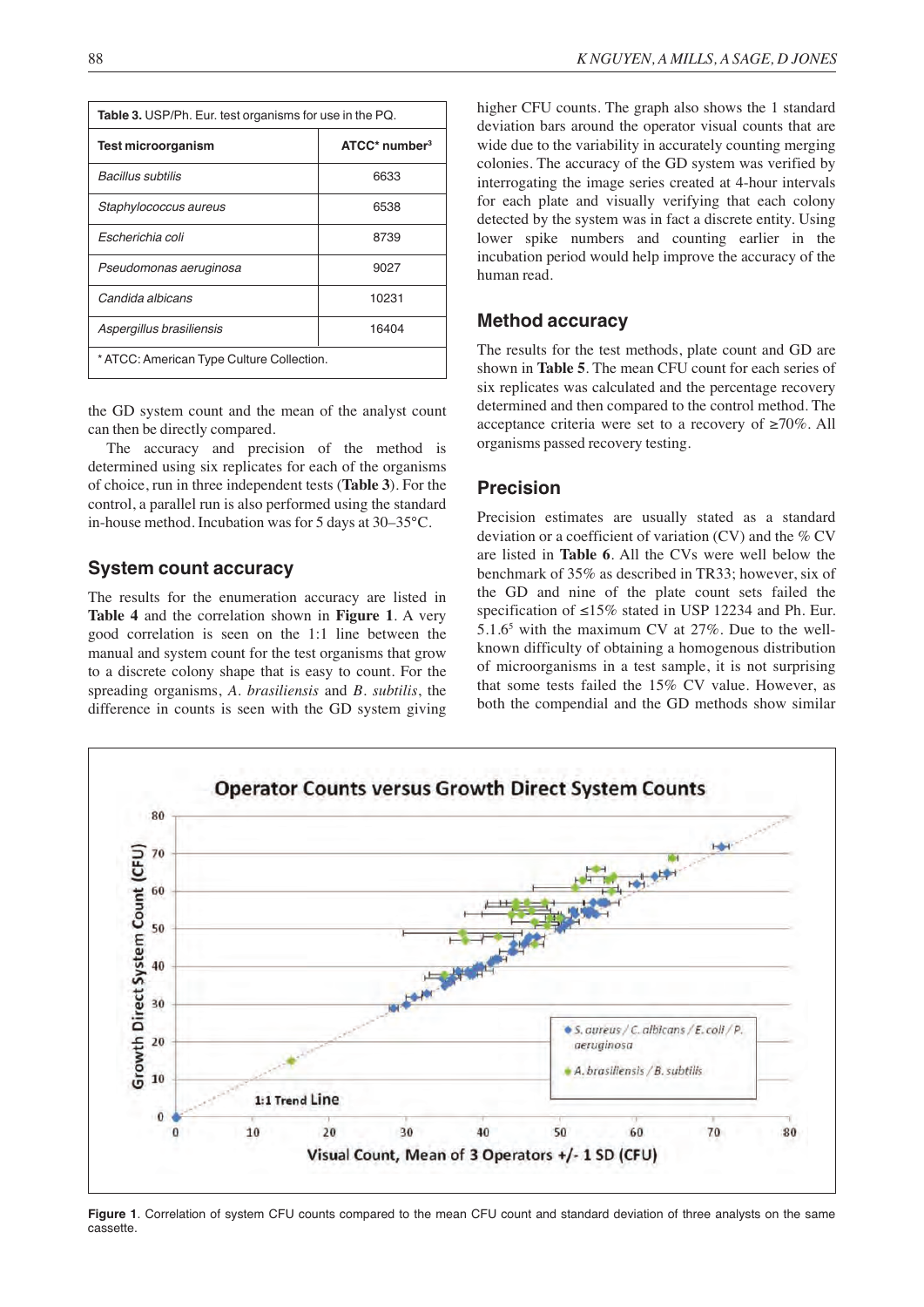| Table 4. Accuracy and precision raw data. |                |                       |                                  |                         |                               |                             |                           |                       |
|-------------------------------------------|----------------|-----------------------|----------------------------------|-------------------------|-------------------------------|-----------------------------|---------------------------|-----------------------|
| <b>Method</b>                             | Operator       | Replicate             | <b>B.</b> subtilis<br><b>CFU</b> | S. aureus<br><b>CFU</b> | A. brasiliensis<br><b>CFU</b> | P. aeruginosa<br><b>CFU</b> | C. albicans<br><b>CFU</b> | E. coli<br><b>CFU</b> |
| GD                                        | $\mathbf{1}$   | 1                     | 53                               | 57                      | 54                            | 29                          | 40                        | 37                    |
| GD                                        | $\mathbf{1}$   | 2                     | 38                               | 48                      | 49                            | 33                          | 40                        | 42                    |
| GD                                        | $\mathbf{1}$   | 3                     | 61                               | 64                      | 54                            | 39                          | 57                        | 55                    |
| GD                                        | $\mathbf{1}$   | 4                     | 60                               | 51                      | 52                            | 37                          | 44                        | 57                    |
| GD                                        | $\mathbf{1}$   | 5                     | 55                               | 55                      | 57                            | 32                          | 57                        | 54                    |
| GD                                        | $\mathbf{1}$   | 6                     | 56                               | 57                      | 57                            | 36                          | 52                        | 35                    |
| GD                                        | $\mathbf 2$    | $\mathbf{1}$          | 56                               | 58                      | 56                            | 33                          | 42                        | 42                    |
| GD                                        | $\sqrt{2}$     | $\overline{2}$        | 56                               | 40                      | 60                            | 39                          | 39                        | 56                    |
| GD                                        | $\sqrt{2}$     | 3                     | 47                               | 53                      | 57                            | 39                          | 56                        | 47                    |
| GD                                        | $\mathbf 2$    | $\overline{4}$        | 64                               | 56                      | 67                            | 34                          | 57                        | 54                    |
| GD                                        | $\overline{2}$ | 5                     | 66                               | 50                      | 43                            | 36                          | 44                        | 48                    |
| GD                                        | $\sqrt{2}$     | 6                     | 65                               | 42                      | 49                            | 46                          | 50                        | 50                    |
| GD                                        | 3              | $\mathbf{1}$          | 69                               | 58                      | 81                            | 41                          | 65                        | 53                    |
| GD                                        | 3              | 2                     | 57                               | 73                      | 85                            | 34                          | 46                        | 62                    |
| GD                                        | 3              | 3                     | 56                               | 61                      | 84                            | 34                          | 48                        | 61                    |
| GD                                        | 3              | $\overline{4}$        | 50                               | 60                      | 72                            | 38                          | 50                        | 43                    |
| GD                                        | 3              | 5                     | 54                               | 55                      | 78                            | 30                          | 53                        | 54                    |
| GD                                        | 3              | 6                     | 62                               | 63                      | 60                            | 46                          | 52                        | 49                    |
| GD                                        | $\overline{4}$ | $\mathbf{1}$          | 63                               | 55                      | 51                            | 30                          | 44                        | 47                    |
| GD                                        | $\overline{4}$ | $\overline{2}$        | 63                               | 72                      | 57                            | 30                          | 55                        | 50                    |
| GD                                        | $\overline{4}$ | 3                     | 69                               | 54                      | 46                            | 42                          | 55                        | 38                    |
| GD                                        | $\overline{4}$ | $\overline{4}$        | 66                               | 54                      | 64                            | 39                          | 48                        | 45                    |
| GD                                        | $\overline{4}$ | 5                     | 53                               | 46                      | 48                            | 46                          | 53                        | 41                    |
| GD                                        | $\overline{4}$ | 6                     | 51                               | 65                      | 47                            | 38                          | 39                        | 62                    |
| PC                                        | $\mathbf{1}$   | $\mathbf{1}$          | 56.0                             | 61.3                    | 52.7                          | 47.3                        | 48.0                      | 47.0                  |
| PC                                        | $\mathbf{1}$   | 2                     | 51.0                             | 48.0                    | 55.3                          | 43.0                        | 29.0                      | 55.0                  |
| PC                                        | $\mathbf{1}$   | 3                     | 44.0                             | 45.0                    | 42.7                          | 32.0                        | 35.0                      | 56.0                  |
| PC                                        | 1              | 4                     | 48.0                             | 52.7                    | 57.0                          | 44.0                        | 52.7                      | 50.0                  |
| PС                                        | $\mathbf{1}$   | 5                     | 34.0                             | 50.0                    | 50.0                          | 42.7                        | 44.0                      | 50.3                  |
| PC                                        | $\mathbf{1}$   | 6                     | 60.0                             | 47.3                    | 67.3                          | 28.7                        | 53.3                      | 50.3                  |
| $\overline{PC}$                           | $\overline{c}$ | $\mathbf{1}$          | 59.0                             | 49.7                    | 54.0                          | 37.0                        | 50.7                      | 43.3                  |
| PC                                        | $\overline{2}$ | $\overline{2}$        | 63.0                             | 40.0                    | 54.0                          | 30.7                        | 36.3                      | 49.7                  |
| PC                                        | $\overline{2}$ | $\mathbf{3}$          | 52.3                             | 39.0                    | 43.3                          | 39.0                        | 47.0                      | 52.0                  |
| PC                                        | $\overline{2}$ | $\overline{4}$        | 68.3                             | 38.3                    | 78.7                          | 59.7                        | 52.0                      | 53.0                  |
| <b>PC</b>                                 | $\overline{2}$ | $5\phantom{.0}$       | 44.7                             | 47.0                    | 60.0                          | 32.7                        | 51.0                      | 42.7                  |
| $\overline{PC}$                           | $\overline{2}$ | $6\phantom{a}$        | 52.0                             | 44.7                    | 62.0                          | 35.0                        | 41.0                      | 44.0                  |
| PC                                        | $\overline{3}$ | $\mathbf{1}$          | 47.0                             | 56.0                    | 56.7                          | 41.0                        | 53.0                      | 48.3                  |
| ${\sf PC}$                                | $\mathbf{3}$   | $\mathbf{2}^{\prime}$ | 72.3                             | 52.0                    | 56.7                          | 42.0                        | 43.0                      | 59.7                  |
| PC                                        | 3              | 3                     | 54.3                             | 46.0                    | 62.0                          | 40.3                        | 56.0                      | 53.7                  |
| PC                                        | 3              | $\overline{4}$        | 64.7                             | 67.3                    | 52.0                          | 44.7                        | 57.3                      | 42.0                  |
| PC                                        | $\mathbf{3}$   | 5                     | 60.0                             | 65.7                    | 53.0                          | 47.3                        | 52.6                      | 61.0                  |
| PC                                        | $\overline{3}$ | $\,6$                 | 57.3                             | 59.0                    | 49.3                          | 47.7                        | 54.3                      | 44.3                  |
| PC                                        | $\overline{4}$ | $\mathbf{1}$          | 53.0                             | 51.0                    | 76.7                          | 24.7                        | 45.0                      | 47.7                  |
| PC                                        | $\overline{4}$ | $\overline{2}$        | 54.0                             | 71.7                    | 63.0                          | 40.0                        | 47.3                      | 46.7                  |
| PC                                        | $\overline{4}$ | $\mathbf{3}$          | 63.3                             | 84.3                    | 66.0                          | 32.3                        | 62.0                      | 43.3                  |
| <b>PC</b>                                 | $\overline{4}$ | $\overline{4}$        | 53.7                             | 53.7                    | 51.6                          | 27.7                        | 57.7                      | 35.3                  |
| PC                                        | $\overline{4}$ | $5\phantom{.0}$       | 60.7                             | 53.0                    | 61.3                          | 29.0                        | 71.3                      | 54.7                  |
| ${\sf PC}$                                | $\overline{4}$ | $\,6\,$               | 38.7                             | 55.7                    | 65.0                          | 38.7                        | 61.0                      | 49.3                  |

PC: plate count.

Note: the PC data are averages of counts by three operators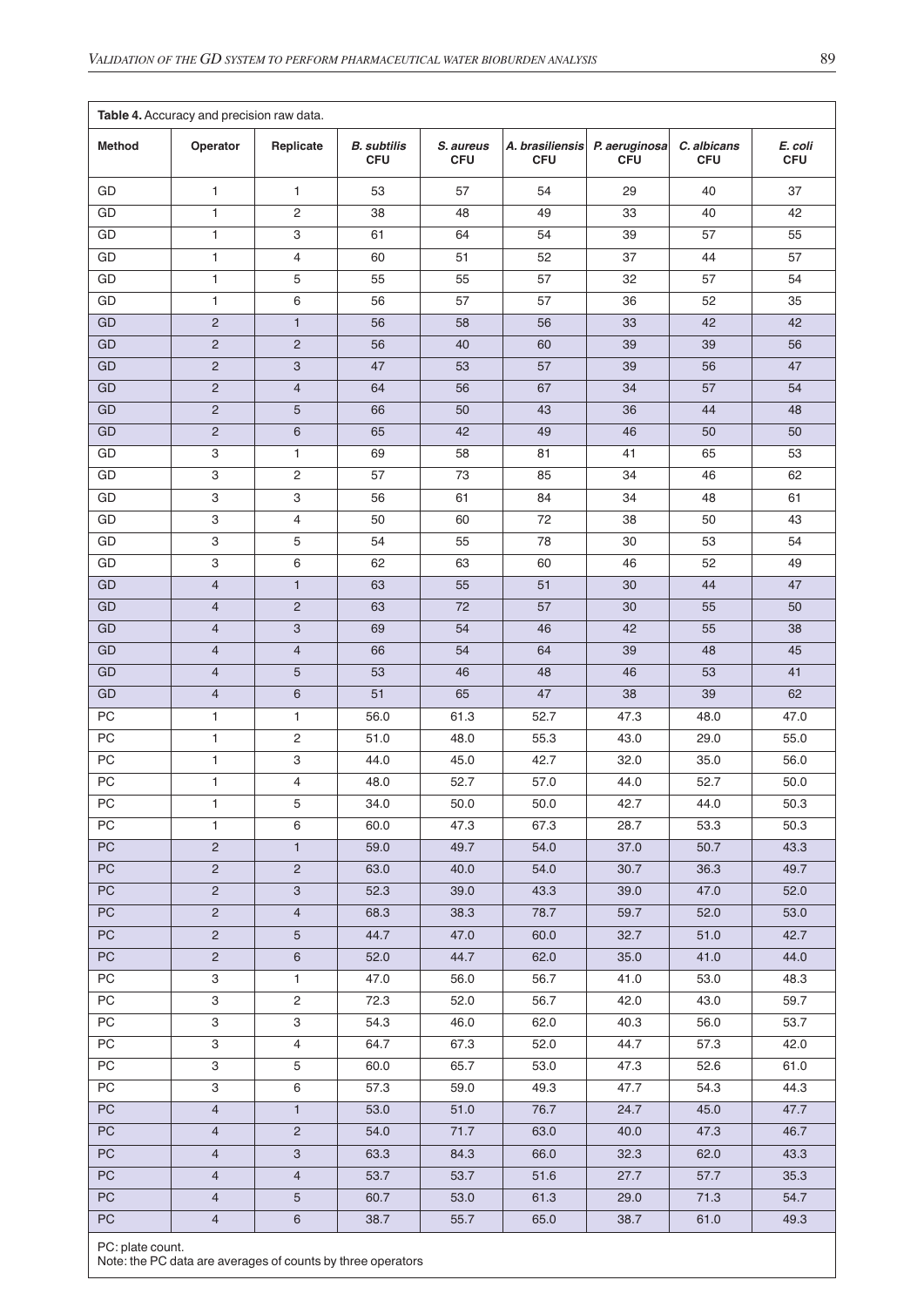| Table 5. Accuracy of method. |  |                    |            |
|------------------------------|--|--------------------|------------|
| Operator<br><b>GD</b> count  |  | <b>Plate count</b> | % recovery |
|                              |  |                    |            |

| operator           |      | iaco voailt | ,,,,,,,,,,, |
|--------------------|------|-------------|-------------|
| <b>B.</b> subtilis | 53.8 | 48.8        | 110.2       |
|                    | 59   | 56.6        | 104.2       |
|                    | 58   | 59.3        | 97.8        |
|                    | 60.8 | 53.9        | 112.8       |
| S. aureus          | 55.3 | 50.7        | 109.1       |
|                    | 49.8 | 43.1        | 115.5       |
|                    | 61.7 | 57.7        | 106.9       |
|                    | 57.7 | 61.6        | 93.7        |
| A. brasiliensis    | 53.8 | 54.2        | 99.3        |
|                    | 55.3 | 58.7        | 94.2        |
|                    | 76.7 | 55          | 139.5       |
|                    | 52.2 | 63.9        | 81.7        |
| P. aeruginosa      | 34.3 | 39.6        | 86.6        |
|                    | 37.8 | 39          | 96.9        |
|                    | 37.2 | 43.8        | 84.9        |
|                    | 37.5 | 32.1        | 116.8       |
| C. albicans        | 48.3 | 43.7        | 110.5       |
|                    | 48   | 46.3        | 103.7       |
|                    | 52.3 | 52.7        | 99.2        |
|                    | 49   | 57.4        | 85.4        |
| E. coli            | 46.7 | 51.4        | 90.9        |
|                    | 49.5 | 47.5        | 104.2       |
|                    | 53.7 | 51.5        | 104.3       |
|                    | 47.2 | 46.2        | 102.2       |

numbers of excursions, there is no evidence that one is better or worse than the other.

An alternative recommended test is the F-test used to compare the repeatability variances of both test methods in **Table 6**. No significant difference in repeatability precision between test methods was found for any of the six microorganisms. The p-values were calculated by means of the FDIST function in Excel using the variance ratio and the degrees of freedom for each variance as entries for the FDIST function (*PDA J Pharm Sci Technology*, In press).

# **Time to result qualification**

Following confirmation of the efficacy of the performance of the instrument, the time required to confirm a negative result was defined. In order to do this, a TTR qualification was carried out.

The USP <1231> states that plates for water testing should be incubated for between 48 and 72 hours, however, the Ph. Eur. states that this time should be greater than or equal to 5 days at 30–35°C, therefore, these timings should form the basis for the TTR qualification.

A broad range of pharmacopeial organisms, environmental isolates and contaminated water samples were used, including stressed samples, e.g. stressed by temperature, pH, etc. Each analysed sample consisted of 5–150 CFU of the test organism for each test. The test samples were repeated in triplicate using both GD R2A cassettes and traditional R2A Petri plates.

The Petri plates were read at 7 days per standard operating procedure, GD cassettes were incubated for up

| Table 6. Precision: summary statistics by method, operator and microorganism (six replicates). |                |                    |           |                              |                |             |                |
|------------------------------------------------------------------------------------------------|----------------|--------------------|-----------|------------------------------|----------------|-------------|----------------|
| <b>Method</b>                                                                                  | Operator       | Average (CFU)      |           |                              |                |             |                |
|                                                                                                |                | <b>B.</b> subtilis | S. aureus | A. brasiliensis              | P. aeruginosa  | C. albicans | E. coli        |
| GD                                                                                             | 1              | 53.8               | 55.3      | 53.8                         | 34.3           | 48.3        | 46.7           |
| GD                                                                                             | $\overline{2}$ | 59.0               | 49.8      | 55.3                         | 37.8           | 48.0        | 49.5           |
| GD                                                                                             | 3              | 58.0               | 61.7      | 76.7                         | 37.2           | 52.3        | 53.7           |
| GD                                                                                             | $\overline{4}$ | 60.8               | 57.7      | 52.2                         | 37.5           | 49.0        | 47.2           |
| <b>PC</b>                                                                                      | $\mathbf{1}$   | 48.8               | 50.7      | 54.2                         | 39.6           | 43.7        | 51.4           |
| PC                                                                                             | $\overline{2}$ | 56.6               | 43.1      | 58.7                         | 39.0           | 46.3        | 47.5           |
| PC                                                                                             | 3              | 59.3               | 57.7      | 55.0                         | 43.8           | 52.7        | 51.5           |
| PC                                                                                             | $\overline{4}$ | 53.9               | 61.6      | 63.9                         | 32.1           | 57.4        | 46.2           |
| <b>Method</b>                                                                                  | Operator       |                    |           | Coefficient of variation (%) |                |             |                |
|                                                                                                |                | <b>B.</b> subtilis | S. aureus | A. brasiliensis              | P. aeruginosa  | C. albicans | E. coli        |
| GD                                                                                             | 1              | 15                 | 10        | 6                            | 11             | 17          | 21             |
| GD                                                                                             | $\overline{c}$ | 13                 | 15        | 15                           | 12             | 16          | 10             |
| GD                                                                                             | 3              | 11                 | 10        | 12                           | 15             | 13          | 13             |
| GD                                                                                             | 4              | 12                 | 16        | 13                           | 17             | 13          | 18             |
| PC                                                                                             | $\mathbf{1}$   | 19                 | 11        | 15                           | 19             | 23          | $\overline{7}$ |
| PC                                                                                             | $\mathbf{2}$   | 15                 | 11        | 20                           | 27             | 14          | 10             |
| PC                                                                                             | 3              | 15                 | 14        | 8                            | $\overline{7}$ | 10          | 15             |
| PC                                                                                             | 4              | 16                 | 22        | 13                           | 19             | 17          | 14             |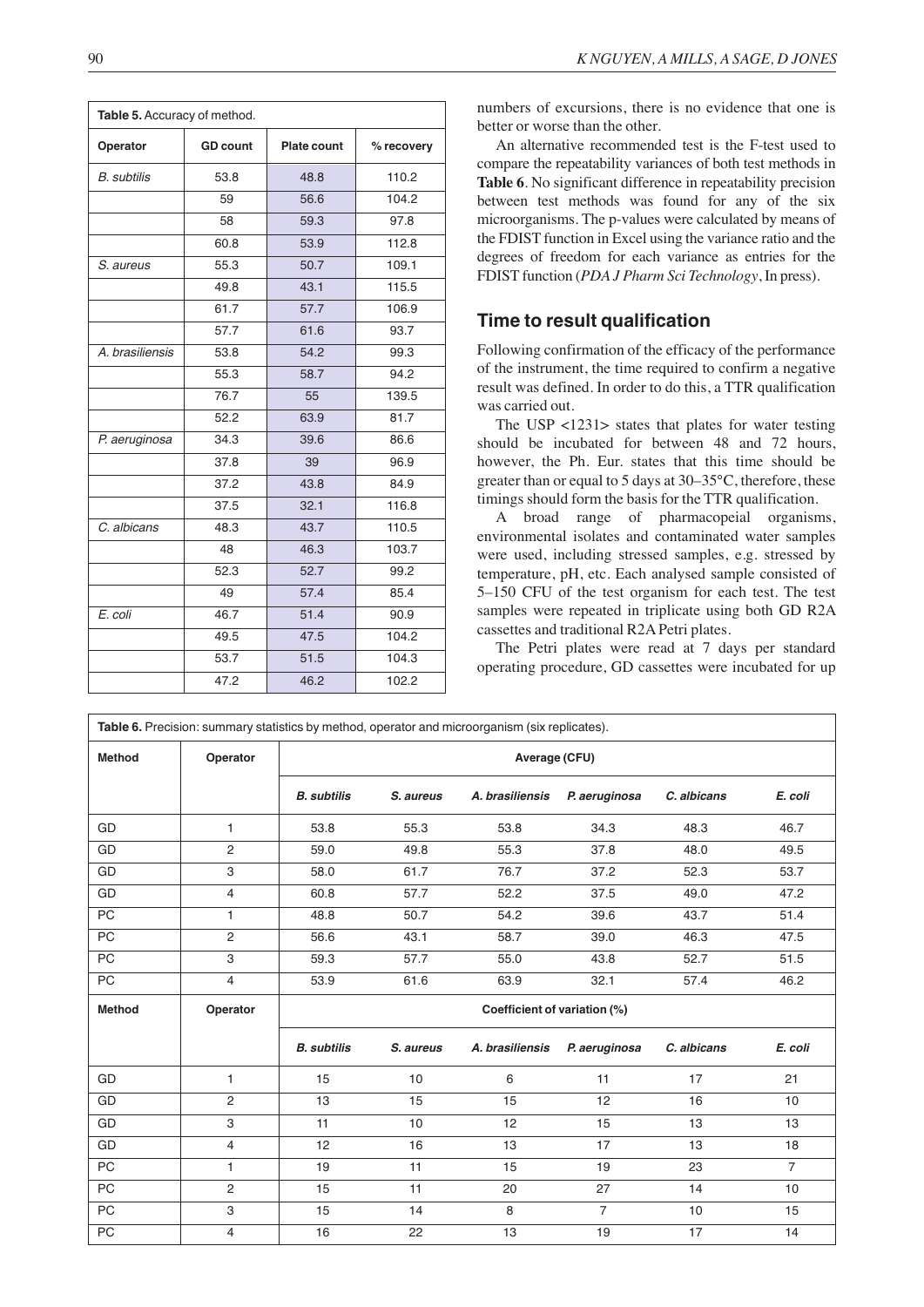

**Figure 2**. Estimation of TTR from all test samples run on the GD system. Each line represents the colony detection curves for each individual test sample expressed as a percentage of the control count for the same sample.

to 5 days. The colony detection profiles from the GD system were downloaded and analysed as the percentage recovery compared to the control method. The TTR can, therefore, be considered as the point at which the recovery is greater than 70% of the manual reference method. For the test samples in the study, the TTR determined to be 84 hours as shown in **Figure 2**. The data demonstrates that in the natural flora present in the water samples, there were a spectrum of organisms that had lag times ranging from 6 to 60 hours.

To add extra confidence, a later time point was taken and 96 hours was selected for the GD system TTR. This time gives equivalent results in approximately 60% of the traditional method incubation time.

#### **Method suitability**

Method suitability was performed as described in Ph. Eur. 2.6.12 $^6$  and USP chapters  $\lt 61$ > $^7$  and  $\lt 1227$ > $^8$ . The testing can be split into two separate procedures when considering water testing, growth promotion verification and equivalence verification.

#### *Growth promotion verification*

Growth promotion verification was performed by inoculating water samples characteristic of the testing sites in their testing volume of 1 or 200 mL with USP/Ph. Eur. organisms and specific local environmental isolates

at <100 CFU. The strains were filtered by the GD method and the traditional method, membranes placed on the appropriate R2A agar cassette or Petri plate, and incubated at 30–35°C for 96 hours on the GD system and 7 days for the control method. At the end of incubation, the CFU counts were collected and the percentage recovery calculated for the GD system result versus the traditional method. Acceptable recovery of the inoculated organisms on the GD of 70% or greater mean CFU of that obtained by the compendia method was exhibited for each test strain (see **Figure 3**).

#### *Equivalence verification*

In the last stage of validation, actual water sample testing was performed side by side between the GD system versus the manual method. Ten test sites were sampled at least 20 times to give at least 200 results. The test method was the same as described in the Growth Promotion section. Acceptance was deemed to be 50% to 200% recovery of the control media as defined in Ph. Eur. 2.6.12, total viable aerobic count where a factor  $>2$  is defined.

For the water site shown (**Figure 4**), the agreement between CFU levels and trend detection was excellent with all GD results  $>50\%$  of the side-by side control. Nine other sample sites were followed for 20 days and all exhibited equivalent detection between the two methods at 96 hours final incubation for the GD.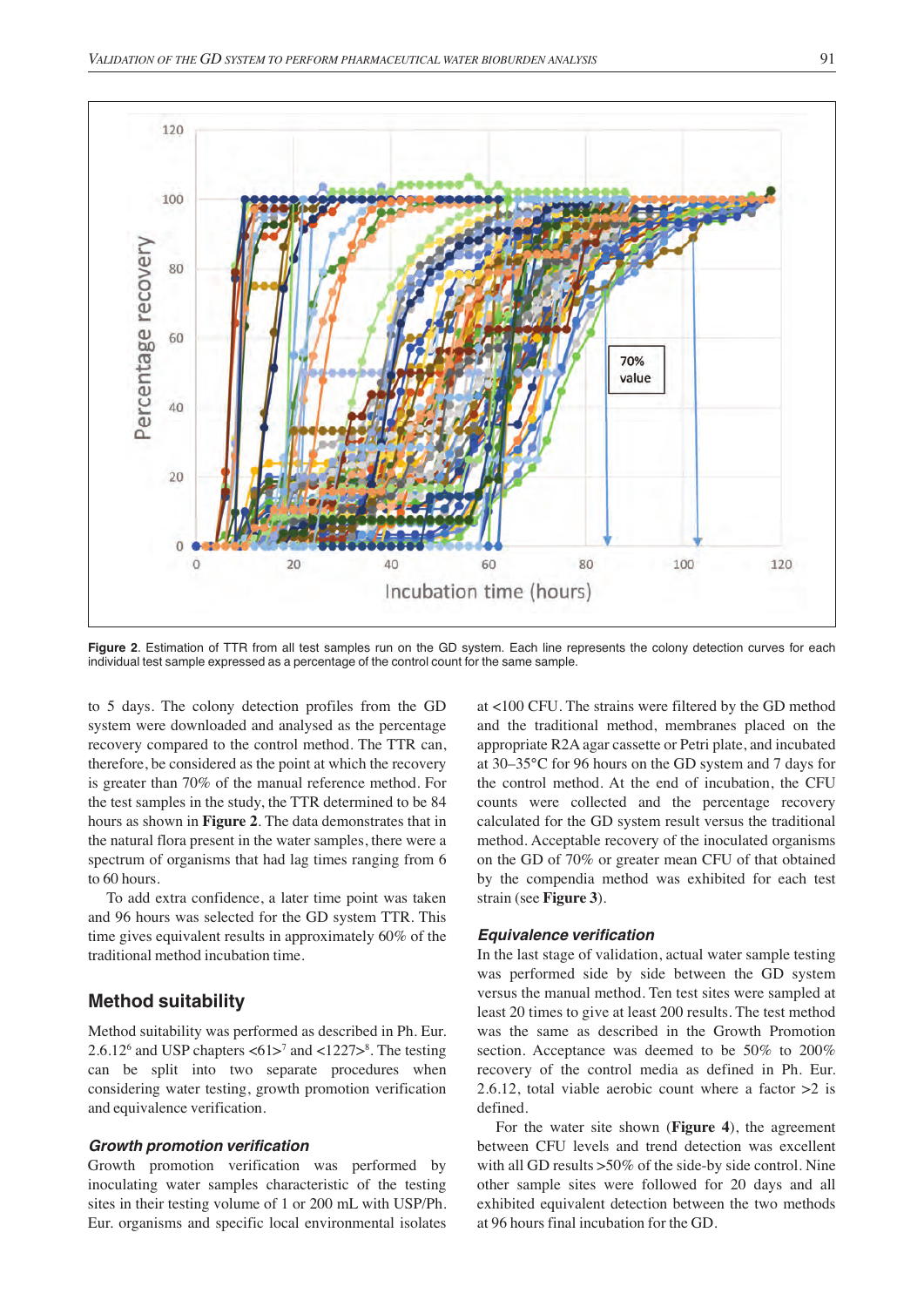

**Figure 3**. Growth promotion of inoculated organisms on the GD system versus the compendial method show comparable results. Data shows the percentage recovery of the GD method compared to the traditional method.



**Figure 4**. Water trending for a reverse osmosis sample site. CFU/200mL water sample size using the control method at 7 days and the GD method at 96 hours end point.

## **Discussion**

The paper introduces the validation strategy for the GD system, an automated colony counter, for the analysis of water samples in a pharmaceutical environment. As the system is based on the compendial test method for water, the validation focuses primarily on those components that are different, e.g. the colony detection and enumeration algorithms and the automated incubation step. For the verification of the method, a simple approach to test the accuracy and precision of the method was chosen as